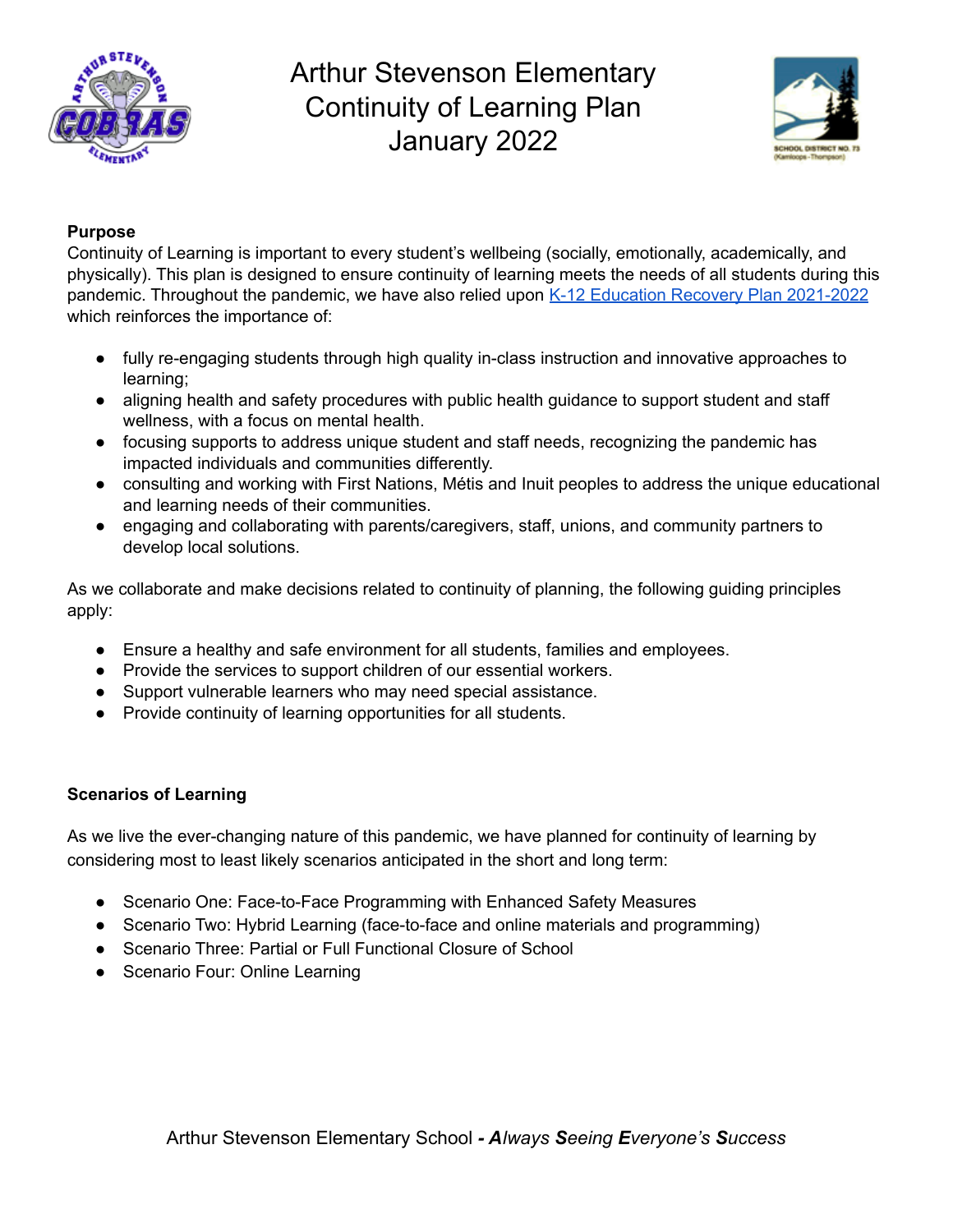



### **Scenario One: Face-to-Face Programming with Enhanced Safety Measures**

Students are expected to return to school on January 10, 2022 as per the Provincial Health Order. The following guidelines will apply to ensure continuity of learning:

- Staff and students will follow all health and safety guidelines in the **District [Communicable](https://www.sd73.bc.ca/en/community-parents-and-students/resources/CDPP/SD73-CDPP-Safe-and-Healthy-Facilities.pdf) Disease** [Prevention](https://www.sd73.bc.ca/en/community-parents-and-students/resources/CDPP/SD73-CDPP-Safe-and-Healthy-Facilities.pdf) Plan and Arthur Stevenson [Communicable](https://astevenson.sd73.bc.ca/en/resources/2021-2022/Arthur-Stevenon-CDPP-Jan-5.pdf) Disease Prevention Plan, which are posted on the Arthur Stevenson Elementary school website.
- Staff will engage students in regular programming and instruction that is respectful of the health and safety guidelines of the Provincial Health Officer, regional health officers, and Ministries of Health and Education.
- Consult with the Aboriginal Education Council to review continuity of learning plan and ensure appropriate supports are in place for Aboriginal learners based on our Local Education Agreements.
- If there is a need to shift away from face-to-face programming with enhanced safety measures, District staff will assess, with school principals, whether to move to scenarios 2-4.

### **Scenario Two: Hybrid Learning (Face-to-face and online materials and programming)**

In the event that there is unusual absenteeism in one or more classes, the following guidelines will apply to ensure continuity of learning:

- Teachers will share materials (e.g., Google Classroom, FreshGrade, Google Meet, Epic, Khan Academy) to support students during multiple day absences.
- Staff will connect with students/families to share the plan to support students who are away.
- Teachers will monitor student progress by reaching out to families to check to see how the students are progressing.
- Teachers will create opportunities/activities to connect students to their classroom in real time (e.g., Zoom, Google Meet, phone calls).
- Principal Steptoe will work with teaching staff to ensure there are no scheduling conflicts so that students can access teachers.
- Principal Steptoe will work with staff to assess technology needs of students, and teachers/LARTs will communicate with parents about how to support these needs.
- Principal Steptoe and LARTs will work with staff to support learners with exceptional needs (disabilities, diverse abilities, social, academic, emotional needs):
	- communicate with parents and the teachers attached to immuno-compromised students to develop a short-term plan
	- consider home-hospital program support for longer term situations (up to 6 weeks)
	- consider how best to schedule Certified Educational Assistants and the Aboriginal Education Worker to support students
	- consider how best to schedule additional district staff and community agencies to provide service.

Arthur Stevenson Elementary School *- Always Seeing Everyone's Success*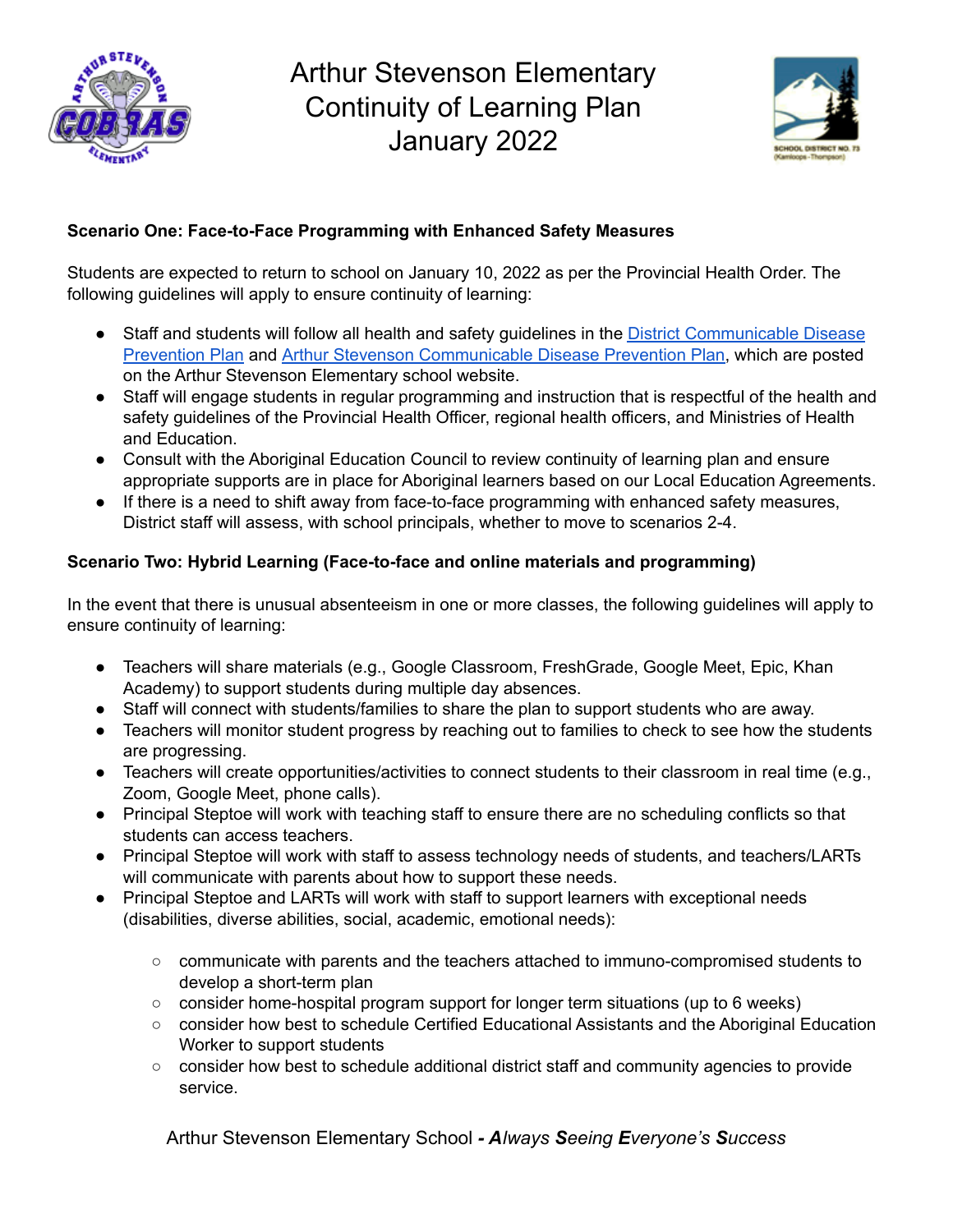



- Staff will plan for meal programs and services:
	- Principal Steptoe will identify students on the Starfish backpack program.
	- Staff will deliver these meals, when possible, and connect with Assistant Superintendent Mochikas to help with those meals that cannot be delivered.
- Staff will monitor how students are connecting and learning and provide necessary support.
- Staff will communicate with Local First Nations and Métis Nation partners and ensure program continuity for Aboriginal students.
- Staff will consult with the Aboriginal Education Council to review the continuity of learning plan and ensure appropriate supports are in place for Aboriginal learners based on our Local Education Agreements.

### **Scenario Three: Partial or Full Functional Closure of School**

In the event that there is not enough staff to supervise and instruct students in one or more classes, or a whole school, the following guidelines will apply to ensure continuity of learning:

- School principals will work with Assistant and Associate Superintendents who will liaises with the Superintendent to determine whether there is a need for a partial closure of a school (i.e., one or more classes are sent home) or full closure of a school (i.e., all classes are sent home).
- The Superintendent will work with the regional health authority (Medical Health Officers) and the Ministry of Education to determine the length of the closure and communicate with affected families.
- School principals will work with district staff to develop a plan for the amount of time staff requires to prepare to teach online and communicate with families the plan for continuity of programming.
- Once the class or school is at home, online learning will be put in place and follow Scenario four guidelines.
- Principal Steptoe will work with staff to support learners with exceptional needs (disabilities, diverse abilities, social, academic, emotional needs):
	- communicate with parents and the teachers attached to immuno-compromised students to develop a short-term plan.
	- consider how best to schedule Certified Educational Assistants and Aboriginal Education Workers to support students.
	- consider how best to schedule additional district staff and community agencies to provide service.